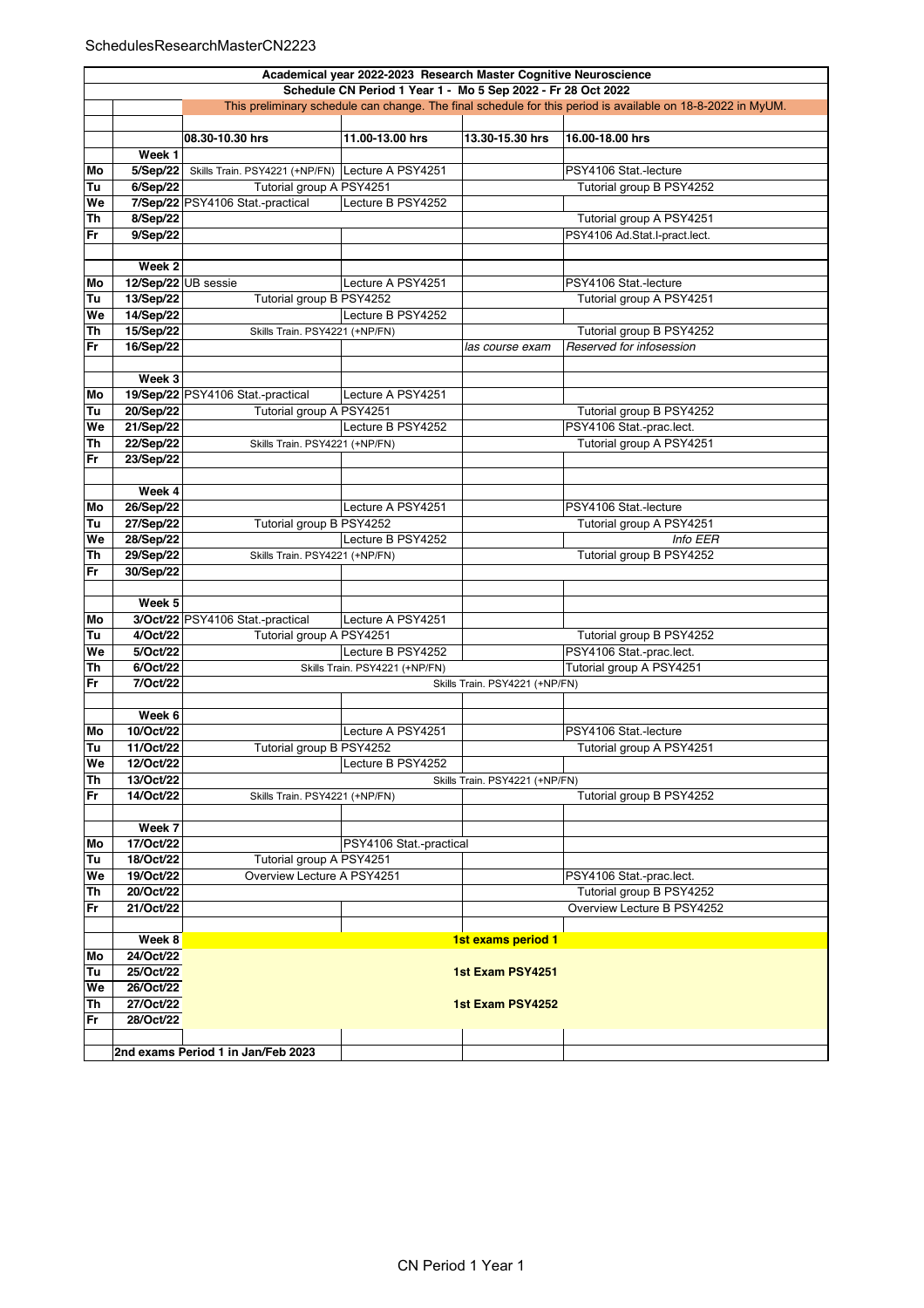|           | Academical year 2022-2023 Research Master Cognitive Neuroscience<br>Schedule CN Period 2 Year 1 - Mo 31 Oct 2022 - Fr 23 Dec 2022 |                                   |                         |                    |                          |  |  |
|-----------|-----------------------------------------------------------------------------------------------------------------------------------|-----------------------------------|-------------------------|--------------------|--------------------------|--|--|
|           | This preliminary schedule can change. The final schedule for this period is available on 13-10-2022 in MyUM.                      |                                   |                         |                    |                          |  |  |
|           |                                                                                                                                   |                                   |                         |                    |                          |  |  |
|           |                                                                                                                                   | 08.30-10.30 hrs                   | 11.00-13.00 hrs         | 13.30-15.30 hrs    | 16.00-18.00 hrs          |  |  |
|           | Week 1                                                                                                                            |                                   |                         |                    |                          |  |  |
| Mo        | 31/Oct/22                                                                                                                         |                                   | Lecture A PSY4253       |                    |                          |  |  |
| Tu        | 01/Nov/22                                                                                                                         | Tutorial group A PSY4253          |                         |                    | Tutorial group B PSY4254 |  |  |
| We        | 02/Nov/22                                                                                                                         |                                   | Lecture B PSY4254       |                    | PSY4106 Stat -lecture    |  |  |
| <b>Th</b> | 03/Nov/22                                                                                                                         |                                   |                         |                    | Tutorial group A PSY4253 |  |  |
| Fr        | 04/Nov/22                                                                                                                         |                                   | Skills Training PSY4227 |                    |                          |  |  |
|           |                                                                                                                                   |                                   |                         |                    |                          |  |  |
|           | Week 2                                                                                                                            |                                   |                         |                    |                          |  |  |
| Mo        |                                                                                                                                   | 07/Nov/22 PSY4106 Stat.-practical | Lecture A PSY4253       |                    |                          |  |  |
| Tu        | 08/Nov/22                                                                                                                         | Tutorial group B PSY4254          |                         |                    | Tutorial group A PSY4253 |  |  |
| We        | 09/Nov/22                                                                                                                         |                                   | Lecture B PSY4254       |                    | PSY4106 Stat -prac.lect. |  |  |
| Th        | 10/Nov/22                                                                                                                         |                                   |                         |                    | Tutorial group B PSY4254 |  |  |
| Fr        | 11/Nov/22                                                                                                                         |                                   | Skills Training PSY4227 |                    |                          |  |  |
|           |                                                                                                                                   |                                   |                         |                    |                          |  |  |
|           | Week 3                                                                                                                            |                                   |                         |                    |                          |  |  |
| Mo        | 14/Nov/22                                                                                                                         |                                   | Lecture A PSY4253       |                    | PSY4106 Stat.-lecture    |  |  |
| Tu        | 15/Nov/22                                                                                                                         | Tutorial group A PSY4253          |                         |                    | Tutorial group B PSY4254 |  |  |
| We        | 16/Nov/22                                                                                                                         |                                   | Lecture B PSY4254       |                    |                          |  |  |
| Th        | 17/Nov/22                                                                                                                         |                                   |                         |                    | Tutorial group A PSY4253 |  |  |
| Fr        | 18/Nov/22                                                                                                                         |                                   | Skills Training PSY4227 |                    |                          |  |  |
|           |                                                                                                                                   |                                   |                         |                    |                          |  |  |
|           | Week 4                                                                                                                            |                                   |                         |                    |                          |  |  |
| Mo        |                                                                                                                                   | 21/Nov/22 PSY4106 Stat.-practical | Lecture A PSY4253       |                    |                          |  |  |
| Tu        | 22/Nov/22                                                                                                                         | Tutorial group B PSY4254          |                         |                    | Tutorial group A PSY4253 |  |  |
| We        | 23/Nov/22                                                                                                                         |                                   | Lecture B PSY4254       |                    | PSY4106 Stat.-prac.lect. |  |  |
| Th        | 24/Nov/22                                                                                                                         |                                   |                         |                    | Tutorial group B PSY4254 |  |  |
| Fr        | 25/Nov/22                                                                                                                         | Skills Training PSY4227           |                         |                    |                          |  |  |
|           |                                                                                                                                   |                                   |                         |                    |                          |  |  |
|           | Week 5                                                                                                                            |                                   |                         |                    |                          |  |  |
| Mo        | 28/Nov/22                                                                                                                         |                                   | Lecture A PSY4253       |                    |                          |  |  |
| Tu        | 29/Nov/22                                                                                                                         | Tutorial group A PSY4253          |                         |                    | Tutorial group B PSY4254 |  |  |
| We        | 30/Nov/22                                                                                                                         |                                   | Lecture B PSY4254       |                    | PSY4106 Stat.-prac.lect. |  |  |
| Th        | 01/Dec/22                                                                                                                         |                                   |                         |                    | Tutorial group A PSY4253 |  |  |
| Fr        | 02/Dec/22                                                                                                                         | Skills Training PSY4227           |                         |                    |                          |  |  |
|           |                                                                                                                                   |                                   |                         |                    |                          |  |  |
|           | Week 6                                                                                                                            |                                   |                         |                    |                          |  |  |
| Mo        | 05/Dec/22                                                                                                                         |                                   | Lecture A PSY4253       |                    |                          |  |  |
| Tu        | 06/Dec/22                                                                                                                         | Tutorial group B PSY4254          |                         |                    | Tutorial group A PSY4253 |  |  |
| We        | 07/Dec/22                                                                                                                         |                                   | Lecture B PSY4254       |                    |                          |  |  |
| Th        | 08/Dec/22                                                                                                                         |                                   |                         |                    | Tutorial group B PSY4254 |  |  |
| Fr        | 09/Dec/22                                                                                                                         | Skills Training PSY4227           |                         |                    |                          |  |  |
|           |                                                                                                                                   |                                   |                         |                    |                          |  |  |
|           | Week 7                                                                                                                            |                                   |                         |                    |                          |  |  |
| Mo        | 12/Dec/22                                                                                                                         |                                   |                         |                    |                          |  |  |
| Tu        | 13/Dec/22                                                                                                                         | Tutorial group A PSY4253          |                         |                    |                          |  |  |
| We        | 14/Dec/22                                                                                                                         |                                   | Lecture B PSY4254       |                    | PSY4106 Stat.-Quest.hour |  |  |
| Th        | 15/Dec/22                                                                                                                         |                                   |                         |                    | Tutorial group B PSY4254 |  |  |
| Fr        | 16/Dec/22                                                                                                                         |                                   |                         |                    |                          |  |  |
|           |                                                                                                                                   |                                   |                         |                    |                          |  |  |
|           | Week 8                                                                                                                            |                                   |                         | 1st exams period 2 |                          |  |  |
| Mo        | 19/Dec/22                                                                                                                         |                                   |                         | 1st Exam PSY4253   |                          |  |  |
| Tu        | 20/Dec/22                                                                                                                         |                                   |                         |                    |                          |  |  |
| We        | 21/Dec/22                                                                                                                         |                                   |                         | 1st Exam PSY4254   |                          |  |  |
| Th        | 22/Dec/22                                                                                                                         | 1st Exam PSY4106                  |                         |                    |                          |  |  |
| Fr        | 23/Dec/22                                                                                                                         |                                   |                         |                    |                          |  |  |
|           |                                                                                                                                   |                                   |                         |                    |                          |  |  |
|           |                                                                                                                                   | 2nd exams Period 2 in Febr. 2023  |                         |                    |                          |  |  |
|           |                                                                                                                                   |                                   |                         |                    |                          |  |  |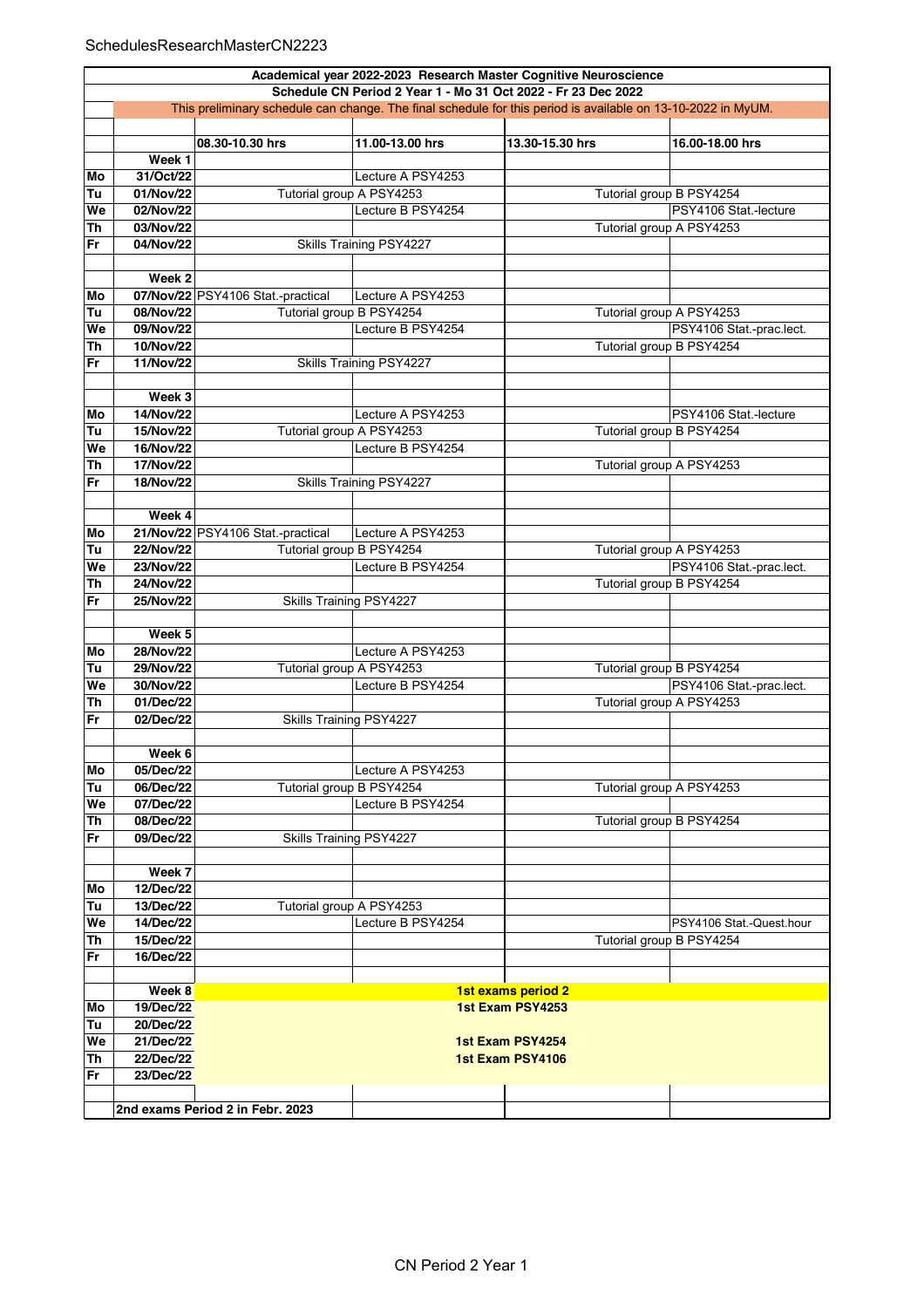## SchedulesResearchMasterCN2223

|                        | Academical year 2022-2023 Research Master Cognitive Neuroscience                                             |                                 |                       |                              |                 |  |  |  |
|------------------------|--------------------------------------------------------------------------------------------------------------|---------------------------------|-----------------------|------------------------------|-----------------|--|--|--|
|                        | Schedule CN Period 3 Year 1 - Mo 9 Jan 2023 - Fr 03 Feb 2023                                                 |                                 |                       |                              |                 |  |  |  |
|                        | This preliminary schedule can change. The final schedule for this period is available on 15-12-2022 in MyUM. |                                 |                       |                              |                 |  |  |  |
|                        |                                                                                                              |                                 |                       |                              |                 |  |  |  |
|                        |                                                                                                              | 08.30-10.30 hrs                 | 11.00-13.00 hrs       | 13.30-15.30 hrs              | 16.00-18.00 hrs |  |  |  |
|                        | Week 1                                                                                                       |                                 |                       |                              |                 |  |  |  |
| Mo                     | 09/Jan/23                                                                                                    |                                 | Core Course PSY4216 L | Core Course PSY4216          |                 |  |  |  |
| Tu                     | 10/Jan/23                                                                                                    |                                 | Workshop PSY4233      |                              |                 |  |  |  |
| We                     | 11/Jan/23                                                                                                    |                                 | <b>SCED</b>           | Reserved for infosession     |                 |  |  |  |
| $\overline{\text{Th}}$ | 12/Jan/23                                                                                                    |                                 |                       | Core Course PSY4216          |                 |  |  |  |
| Fr                     |                                                                                                              | 13/Jan/23 Skills Train, PSY4108 |                       | Collog.Lect.PSY4100          |                 |  |  |  |
|                        |                                                                                                              |                                 |                       |                              |                 |  |  |  |
|                        | Week 2                                                                                                       |                                 |                       |                              |                 |  |  |  |
| Mo                     | 16/Jan/23                                                                                                    |                                 | Core Course PSY4216 L | Core Course PSY4216          |                 |  |  |  |
| Tu                     | 17/Jan/23                                                                                                    |                                 | Workshop PSY4233      |                              |                 |  |  |  |
| We                     | 18/Jan/23                                                                                                    |                                 |                       |                              |                 |  |  |  |
| <b>Th</b>              | 19/Jan/23                                                                                                    |                                 |                       | Core Course PSY4216          |                 |  |  |  |
| <b>Fr</b>              | $20$ /Jan/23                                                                                                 | Skills Train, PSY4108           |                       |                              |                 |  |  |  |
|                        |                                                                                                              |                                 |                       |                              |                 |  |  |  |
|                        | Week 3                                                                                                       |                                 |                       |                              |                 |  |  |  |
| Mo                     | 23/Jan/23                                                                                                    |                                 | Core Course PSY4216 L | Core Course PSY4216          |                 |  |  |  |
| Tu                     | 24/Jan/23                                                                                                    |                                 | Workshop PSY4233      |                              |                 |  |  |  |
| We                     | 25/Jan/23                                                                                                    |                                 |                       |                              |                 |  |  |  |
| <b>Th</b>              | 26/Jan/23                                                                                                    | Workshop PSY4233 Lect.          |                       | Core Course PSY4216          |                 |  |  |  |
| Fr                     | 27/Jan/23                                                                                                    |                                 | Skills Train. PSY4108 | Colloq.Lect.PSY4100          | <b>PSY4108</b>  |  |  |  |
|                        |                                                                                                              |                                 |                       |                              |                 |  |  |  |
|                        | Week $4 $                                                                                                    |                                 |                       |                              |                 |  |  |  |
| Mo                     |                                                                                                              | 30/Jan/23 Core Course PSY4216 L | Core Course PSY4216   | 2nd Exam PSY4251 13.00-16.00 |                 |  |  |  |
| Tu                     | 31/Jan/23                                                                                                    | 2nd Exam PSY4252 13.00-16.00    |                       |                              |                 |  |  |  |
| We                     | 01/Feb/23                                                                                                    | Skills Train, PSY4108           |                       |                              |                 |  |  |  |
| <b>Th</b>              | 02/Feb/23                                                                                                    | 1st Exam PSY4108                |                       |                              |                 |  |  |  |
| Fr                     | 03/Feb/23                                                                                                    |                                 |                       | 1st Exam PSY4216             |                 |  |  |  |
|                        |                                                                                                              |                                 |                       |                              |                 |  |  |  |
|                        | 2nd exams Period 3 in Apr. 2023                                                                              |                                 |                       |                              |                 |  |  |  |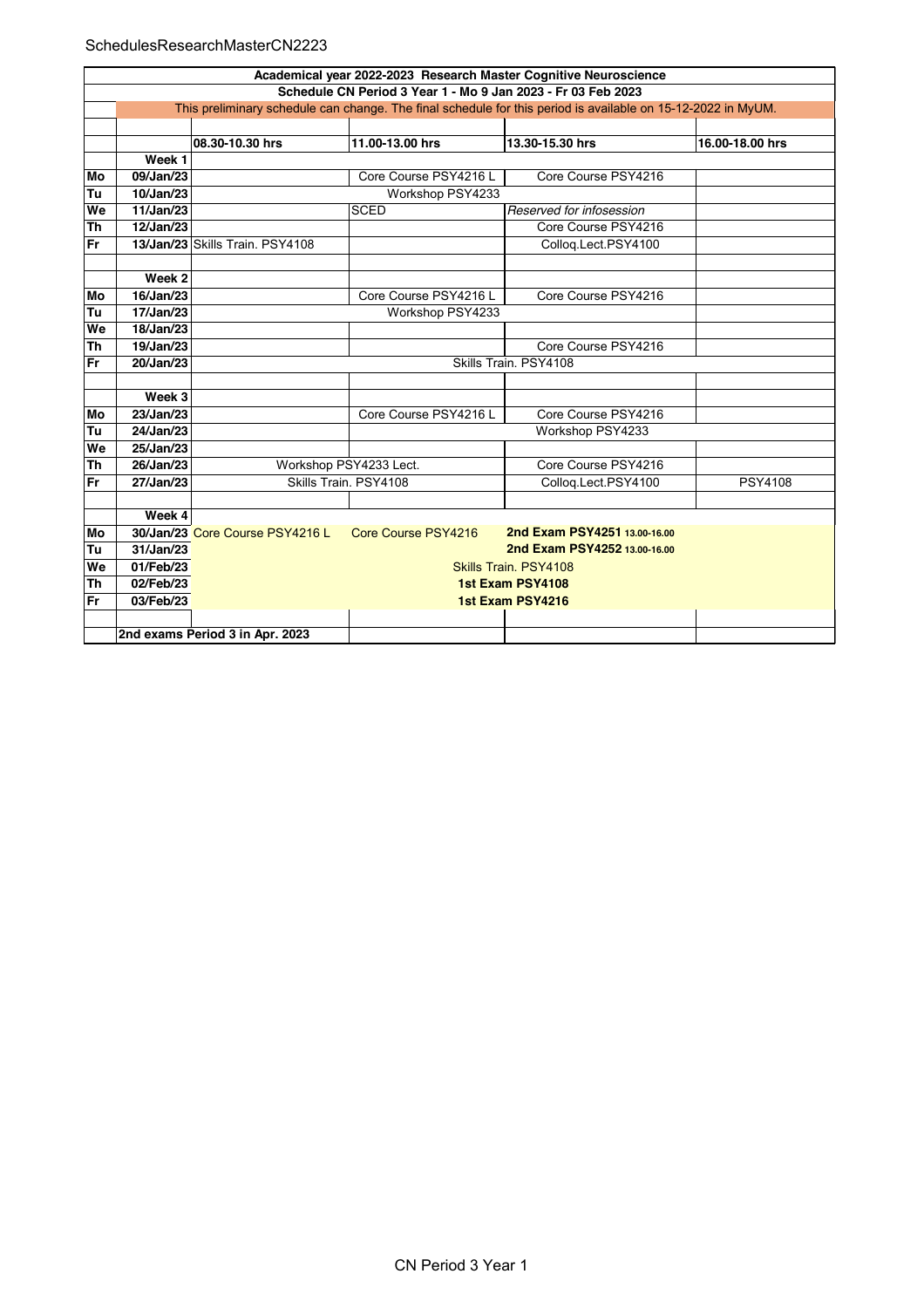|    | Academical year 2022-2023 Research Master Cognitive Neuroscience                                             |                                                    |                             |                                             |                              |  |  |  |
|----|--------------------------------------------------------------------------------------------------------------|----------------------------------------------------|-----------------------------|---------------------------------------------|------------------------------|--|--|--|
|    | Schedule CN Period 4 Year 1 - Mo 06 Feb 2023 - Fr 7 Apr 2023                                                 |                                                    |                             |                                             |                              |  |  |  |
|    | This preliminary schedule can change. The final schedule for this period is available on 19-01-2023 in MyUM. |                                                    |                             |                                             |                              |  |  |  |
|    |                                                                                                              |                                                    |                             |                                             |                              |  |  |  |
|    |                                                                                                              | 08.30-10.30 hrs                                    | 11.00-13.00 hrs             | 13.30-15.30 hrs                             | 16.00-18.00 hrs              |  |  |  |
|    | Week 1                                                                                                       |                                                    |                             |                                             |                              |  |  |  |
| Mo | 06/Feb/23                                                                                                    |                                                    |                             | Core Course PSY4215                         |                              |  |  |  |
| Tu | 07/Feb/23                                                                                                    |                                                    |                             |                                             |                              |  |  |  |
| We | 08/Feb/23                                                                                                    |                                                    |                             |                                             | Workshop PSY4231 13.30-18.30 |  |  |  |
| Th | 09/Feb/23                                                                                                    |                                                    |                             | Core Course PSY4215                         |                              |  |  |  |
| Fr | 10/Feb/23                                                                                                    |                                                    |                             | Collog.Lect.PSY4100                         |                              |  |  |  |
|    |                                                                                                              |                                                    |                             |                                             |                              |  |  |  |
|    | Week 2                                                                                                       |                                                    |                             |                                             |                              |  |  |  |
| Mo | 13/Feb/23                                                                                                    | Core Course PSY4215                                |                             |                                             | PSY4107 Stat -lecture        |  |  |  |
| Tu | 14/Feb/23                                                                                                    |                                                    |                             |                                             | Workshop PSY4231 13.30-18.30 |  |  |  |
| We | 15/Feb/23                                                                                                    |                                                    | PSY4107 Stat.-practical     | PSY4107 self study                          |                              |  |  |  |
| Th | 16/Feb/23                                                                                                    |                                                    |                             |                                             | Core Course PSY4215          |  |  |  |
| Fr | 17/Feb/23                                                                                                    |                                                    |                             | Colloq.Lect.PSY4100                         | PSY4107 Stat.-prac.lect.     |  |  |  |
|    |                                                                                                              |                                                    |                             |                                             |                              |  |  |  |
|    | Week 3                                                                                                       |                                                    |                             |                                             |                              |  |  |  |
| Mo | 20/Feb/23                                                                                                    |                                                    |                             | Week 3 Carnival Break - No lessons          |                              |  |  |  |
| Tu | 21/Feb/23                                                                                                    |                                                    |                             |                                             |                              |  |  |  |
| We | 22/Feb/23                                                                                                    |                                                    |                             |                                             |                              |  |  |  |
| Th | 23/Feb/23                                                                                                    |                                                    |                             |                                             |                              |  |  |  |
| Fr | 24/Feb/23                                                                                                    |                                                    |                             |                                             |                              |  |  |  |
|    |                                                                                                              |                                                    |                             |                                             |                              |  |  |  |
|    | Week 4                                                                                                       |                                                    |                             |                                             |                              |  |  |  |
| Mo |                                                                                                              |                                                    |                             | Core Course PSY4215                         | PSY4107 Stat -lecture        |  |  |  |
|    | 27/Feb/23                                                                                                    |                                                    |                             |                                             |                              |  |  |  |
| Tu | 28/Feb/23                                                                                                    |                                                    | 2nd Exam PSY4253 9.00-12.00 |                                             |                              |  |  |  |
| We | 01/Mar/23                                                                                                    |                                                    | PSY4107 Stat.-practical     | PSY4107 self study                          | PSY4107 Stat -prac.lect.     |  |  |  |
| Th | 02/Mar/23                                                                                                    | 2nd Exam PSY4106 09.00-12.00                       |                             |                                             |                              |  |  |  |
| Fr | 03/Mar/23                                                                                                    | Core Course PSY4215<br>2nd Exam PSY4254 9.00-12.00 |                             |                                             |                              |  |  |  |
|    |                                                                                                              |                                                    |                             |                                             |                              |  |  |  |
|    | Week 5                                                                                                       |                                                    |                             |                                             |                              |  |  |  |
| Mo | 06/Mar/23                                                                                                    |                                                    |                             |                                             | PSY4107 Stat -lecture        |  |  |  |
| Tu | 07/Mar/23                                                                                                    |                                                    |                             | Core Course PSY4215                         |                              |  |  |  |
| We | 08/Mar/23                                                                                                    |                                                    |                             |                                             |                              |  |  |  |
| Th | 09/Mar/23                                                                                                    |                                                    |                             | 1st Exam PSY4215                            |                              |  |  |  |
| Fr | 10/Mar/23                                                                                                    |                                                    |                             | Colloq.Lect.PSY4100                         | Skills train. PSY4228        |  |  |  |
|    |                                                                                                              |                                                    |                             |                                             |                              |  |  |  |
|    | Week 6                                                                                                       |                                                    |                             |                                             |                              |  |  |  |
| Mo | 13/Mar/23                                                                                                    |                                                    | Core Course PSY4255         |                                             |                              |  |  |  |
| Tu | 14/Mar/23                                                                                                    |                                                    |                             |                                             |                              |  |  |  |
| We | 15/Mar/23                                                                                                    |                                                    | PSY4107 Stat.-practical     | PSY4107 self study                          | PSY4107 Stat -prac.lect.     |  |  |  |
| Th | 16/Mar/23                                                                                                    |                                                    |                             |                                             |                              |  |  |  |
| Fr |                                                                                                              | 17/Mar/23 Core Course PSY4255                      | Skills train. PSY4228       | Colloq.Lect.PSY4100                         |                              |  |  |  |
|    |                                                                                                              |                                                    |                             |                                             |                              |  |  |  |
|    | Week 7                                                                                                       |                                                    |                             |                                             |                              |  |  |  |
| Mo | 20/Mar/23                                                                                                    |                                                    | Core Course PSY4255         |                                             | PSY4107 Stat.-lecture        |  |  |  |
| Tu | 21/Mar/23                                                                                                    |                                                    |                             |                                             |                              |  |  |  |
| We | 22/Mar/23                                                                                                    |                                                    |                             |                                             |                              |  |  |  |
| Th | 23/Mar/23                                                                                                    |                                                    |                             |                                             |                              |  |  |  |
| Fr |                                                                                                              | 24/Mar/23 Core Course PSY4255                      | Skills train. PSY4228       | Colloq.Lect.PSY4100                         |                              |  |  |  |
|    |                                                                                                              |                                                    |                             |                                             |                              |  |  |  |
|    | Week 8                                                                                                       |                                                    |                             |                                             |                              |  |  |  |
| Mo | 27/Mar/23                                                                                                    |                                                    | Core Course PSY4255         |                                             |                              |  |  |  |
| Tu | 28/Mar/23                                                                                                    |                                                    |                             |                                             |                              |  |  |  |
| We | 29/Mar/23                                                                                                    |                                                    | PSY4107 Stat.-practical     | PSY4107 self study                          | PSY4107 Stat.-prac.lect.     |  |  |  |
| Th |                                                                                                              | 30/Mar/23 Core Course PSY4255                      | Skills train. PSY4228       |                                             |                              |  |  |  |
| Fr | 31/Mar/23                                                                                                    |                                                    |                             |                                             |                              |  |  |  |
|    |                                                                                                              |                                                    |                             |                                             |                              |  |  |  |
|    | Week 9                                                                                                       |                                                    |                             | 1st exams period 4                          |                              |  |  |  |
| Mo | 03/Apr/23                                                                                                    |                                                    |                             |                                             |                              |  |  |  |
| Tu | 04/Apr/23                                                                                                    |                                                    | Core Course PSY4255         |                                             |                              |  |  |  |
| We | 05/Apr/23                                                                                                    |                                                    |                             |                                             |                              |  |  |  |
| Th | 06/Apr/23                                                                                                    |                                                    |                             | 1st Exam PSY4255                            |                              |  |  |  |
| Fr | 07/Apr/23                                                                                                    |                                                    |                             | Good Friday - No lessons, university closed |                              |  |  |  |
|    |                                                                                                              |                                                    |                             |                                             |                              |  |  |  |
|    |                                                                                                              | 2nd exams Period 4 in July 2023                    |                             |                                             |                              |  |  |  |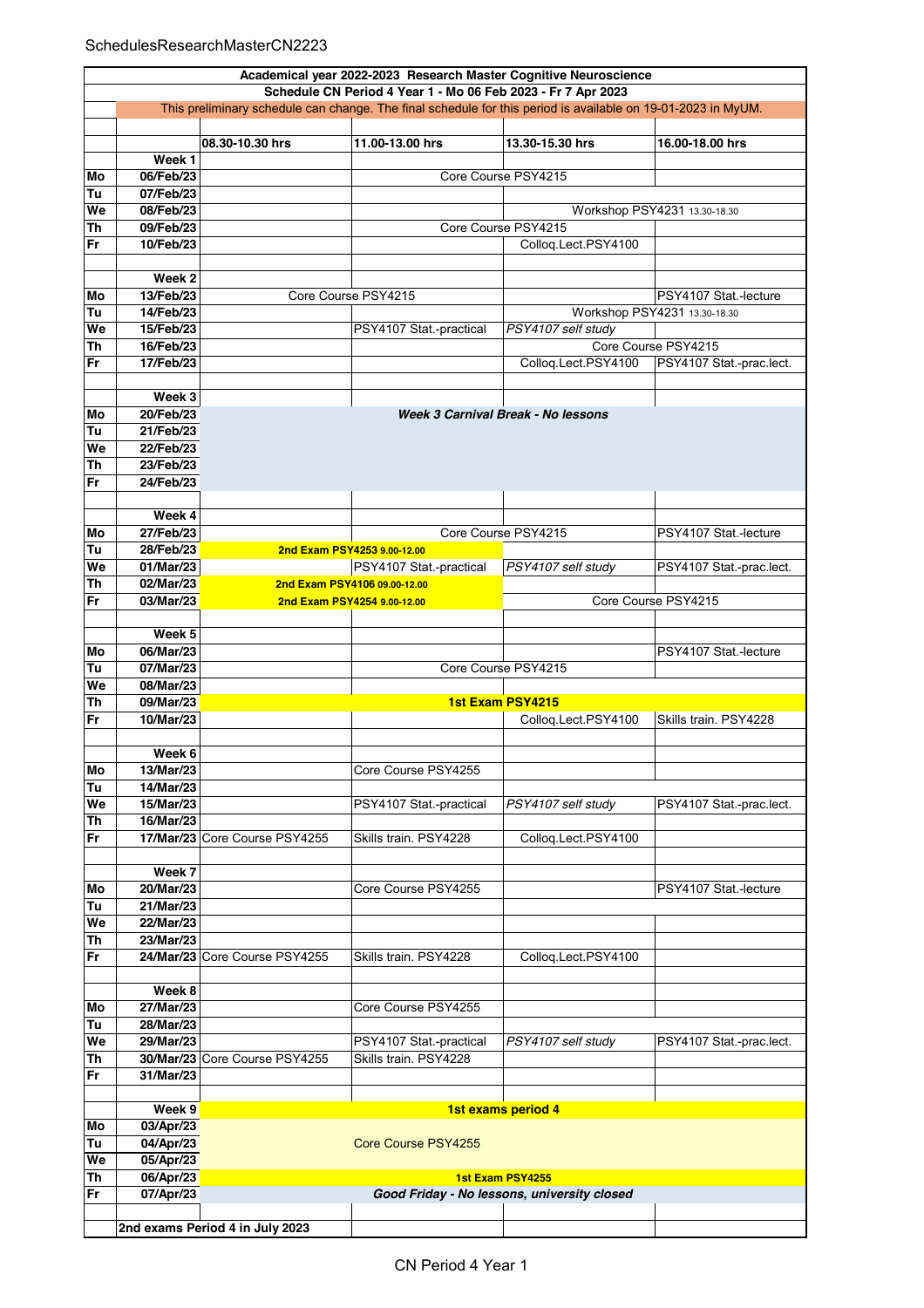|          | Academical year 2022-2023 Research Master Cognitive Neuroscience |                                                                                                              |                                                                                            |                                  |                              |  |  |  |
|----------|------------------------------------------------------------------|--------------------------------------------------------------------------------------------------------------|--------------------------------------------------------------------------------------------|----------------------------------|------------------------------|--|--|--|
|          | Schedule CN Period 5 Year 1 - Mo 10 Apr 2023 - Fr 9 Jun 2023     |                                                                                                              |                                                                                            |                                  |                              |  |  |  |
|          |                                                                  | This preliminary schedule can change. The final schedule for this period is available on 23-03-2023 in MyUM. |                                                                                            |                                  |                              |  |  |  |
|          |                                                                  | 08.30-10.30 hrs                                                                                              | 11.00-13.00 hrs                                                                            | 13.30-15.30 hrs                  | 16.00-18.00 hrs              |  |  |  |
|          | Week 1                                                           |                                                                                                              | 2nd exams period 2+3                                                                       |                                  |                              |  |  |  |
| Mo       | 10/Apr/23                                                        |                                                                                                              | Easter Monday - No lessons, university closed                                              |                                  |                              |  |  |  |
| Tu       | 11/Apr/23                                                        |                                                                                                              |                                                                                            |                                  |                              |  |  |  |
| We       | 12/Apr/23                                                        | 2nd Exam PSY4108                                                                                             |                                                                                            |                                  |                              |  |  |  |
| Th       | 13/Apr/23                                                        |                                                                                                              |                                                                                            |                                  |                              |  |  |  |
| Fr       | 14/Apr/23                                                        | 2nd Exam PSY4216                                                                                             |                                                                                            |                                  |                              |  |  |  |
|          |                                                                  |                                                                                                              |                                                                                            |                                  |                              |  |  |  |
|          | Week 2                                                           |                                                                                                              |                                                                                            |                                  |                              |  |  |  |
| Mo<br>Tu | 17/Apr/23<br>18/Apr/23                                           |                                                                                                              | Core Course PSY4256 L                                                                      |                                  | PSY4107 Stat.-lect.          |  |  |  |
| We       | 19/Apr/23                                                        |                                                                                                              |                                                                                            |                                  |                              |  |  |  |
| Th       | 20/Apr/23                                                        |                                                                                                              |                                                                                            | Core Course PSY4256              |                              |  |  |  |
| Fr       | 21/Apr/23                                                        | Skills Training PSY4224                                                                                      |                                                                                            | Collog.Lect.PSY4100              |                              |  |  |  |
|          |                                                                  |                                                                                                              |                                                                                            |                                  |                              |  |  |  |
|          | Week 3                                                           |                                                                                                              |                                                                                            |                                  |                              |  |  |  |
| Mo       | 24/Apr/23                                                        |                                                                                                              |                                                                                            |                                  |                              |  |  |  |
| Tu       | 25/Apr/23                                                        |                                                                                                              | Core Course PSY4256 L                                                                      | Skills Training PSY4224          |                              |  |  |  |
| We       | 26/Apr/23                                                        | Workshop PSY4237                                                                                             | PSY4107 Stat.-practical                                                                    | PSY4107 self study               | PSY4107 Stat.-prac.lect.     |  |  |  |
| Th<br>Fr | 27/Apr/23                                                        |                                                                                                              | King's Day - No lessons, university closed<br>Bridging Day - No lessons, university closed |                                  |                              |  |  |  |
|          | 28/Apr/23                                                        |                                                                                                              |                                                                                            |                                  |                              |  |  |  |
|          | Week 4                                                           |                                                                                                              |                                                                                            |                                  |                              |  |  |  |
| Mo       | 1/May/23                                                         |                                                                                                              |                                                                                            | Workshop PSY4237                 |                              |  |  |  |
| Tu       | 2/May/23                                                         | Skills Training PSY4224                                                                                      |                                                                                            |                                  | Core Course PSY4256 L        |  |  |  |
| We       | 3/May/23                                                         |                                                                                                              |                                                                                            |                                  |                              |  |  |  |
| Th       | 4/May/23                                                         | Workshop PSY4237                                                                                             |                                                                                            | Core Course PSY4256              |                              |  |  |  |
| Fr       | 5/May/23                                                         |                                                                                                              | Liberation Day - No lessons, university closed                                             |                                  |                              |  |  |  |
|          |                                                                  |                                                                                                              |                                                                                            |                                  |                              |  |  |  |
| Mo       | Week 5<br>8/May/23                                               |                                                                                                              |                                                                                            |                                  |                              |  |  |  |
| Tu       |                                                                  | 9/May/23 Core Course PSY4256 L                                                                               |                                                                                            | Core Course PSY4256              | PSY4107 Stat.-lect.          |  |  |  |
| We       | 10/May/23                                                        | Workshop PSY4237                                                                                             |                                                                                            |                                  |                              |  |  |  |
|          | 11/May/23                                                        |                                                                                                              | Skills Training PSY4224<br>Core Course PSY4256                                             |                                  |                              |  |  |  |
| Th<br>Fr |                                                                  | 12/May/23 PSY4107 Stat.-practical                                                                            | PSY4107 self study                                                                         | Colloq.Lect.PSY4100              | PSY4107 Stat.-prac.lect.     |  |  |  |
|          |                                                                  |                                                                                                              |                                                                                            |                                  |                              |  |  |  |
|          | Week 6                                                           |                                                                                                              |                                                                                            |                                  |                              |  |  |  |
| Mo       | 15/May/23                                                        | <b>Skills Training PSY4224</b>                                                                               |                                                                                            | Core Course PSY4256 L            | PSY4107 Stat.-lect.          |  |  |  |
| Tu       | 16/May/23                                                        | Workshop PSY4237                                                                                             |                                                                                            |                                  |                              |  |  |  |
| We       | 17/May/23                                                        |                                                                                                              |                                                                                            |                                  |                              |  |  |  |
| Th       | 18/May/23                                                        |                                                                                                              | Ascension Day - No lessons, university closed                                              |                                  |                              |  |  |  |
| Fr       | 19/May/23                                                        |                                                                                                              | Bridging Day - No lessons, university closed                                               |                                  |                              |  |  |  |
|          | Week 7                                                           |                                                                                                              |                                                                                            |                                  |                              |  |  |  |
| Mo       |                                                                  | 22/May/23 PSY4107 Stat.-practical                                                                            | PSY4107 self study                                                                         |                                  | PSY4107 A.Stat.II-prac.Lect. |  |  |  |
| Tu       | 23/May/23                                                        |                                                                                                              |                                                                                            | Skills Training PSY4224          |                              |  |  |  |
| We       | 24/May/23                                                        | Workshop PSY4237                                                                                             |                                                                                            | Core Course PSY4257 tutorial all |                              |  |  |  |
| Th       | 25/May/23                                                        | Core Course PSY4256                                                                                          |                                                                                            |                                  |                              |  |  |  |
| Fr       |                                                                  | 26/May/23 PSY4107 A.Stat.II-prac.Lect.                                                                       |                                                                                            | Collog.Lect.PSY4100              |                              |  |  |  |
|          |                                                                  |                                                                                                              |                                                                                            |                                  |                              |  |  |  |
|          | Week 8                                                           |                                                                                                              |                                                                                            |                                  |                              |  |  |  |
| Mo       | 29/May/23<br>30/May/23                                           | Whit Monday - No lessons, university closed<br>Core Course PSY4257                                           |                                                                                            |                                  |                              |  |  |  |
| Tu<br>We | 31/May/23                                                        |                                                                                                              |                                                                                            | Skills Training PSY4224          | PSY4107 A.Stat.II-prac.Lect. |  |  |  |
| Th       | 1/Jun/23                                                         | Workshop PSY4237                                                                                             |                                                                                            |                                  |                              |  |  |  |
| Fr       | 2/Jun/23                                                         |                                                                                                              |                                                                                            | Colloq.Lect.PSY4100              |                              |  |  |  |
|          |                                                                  |                                                                                                              |                                                                                            |                                  |                              |  |  |  |
|          | Week 9                                                           |                                                                                                              | 1st exams period 5                                                                         |                                  |                              |  |  |  |
| Mo       | 5/Jun/23                                                         |                                                                                                              |                                                                                            |                                  |                              |  |  |  |
| Tu       | 6/Jun/23                                                         |                                                                                                              |                                                                                            |                                  |                              |  |  |  |
| We<br>Th | 7/Jun/23<br>8/Jun/23                                             |                                                                                                              | 1st Exam PSY4107                                                                           |                                  |                              |  |  |  |
| Fr       | 9/Jun/23                                                         |                                                                                                              |                                                                                            |                                  |                              |  |  |  |
|          |                                                                  |                                                                                                              |                                                                                            |                                  |                              |  |  |  |
|          |                                                                  | 2nd exams Period 5 in July 2023                                                                              |                                                                                            |                                  |                              |  |  |  |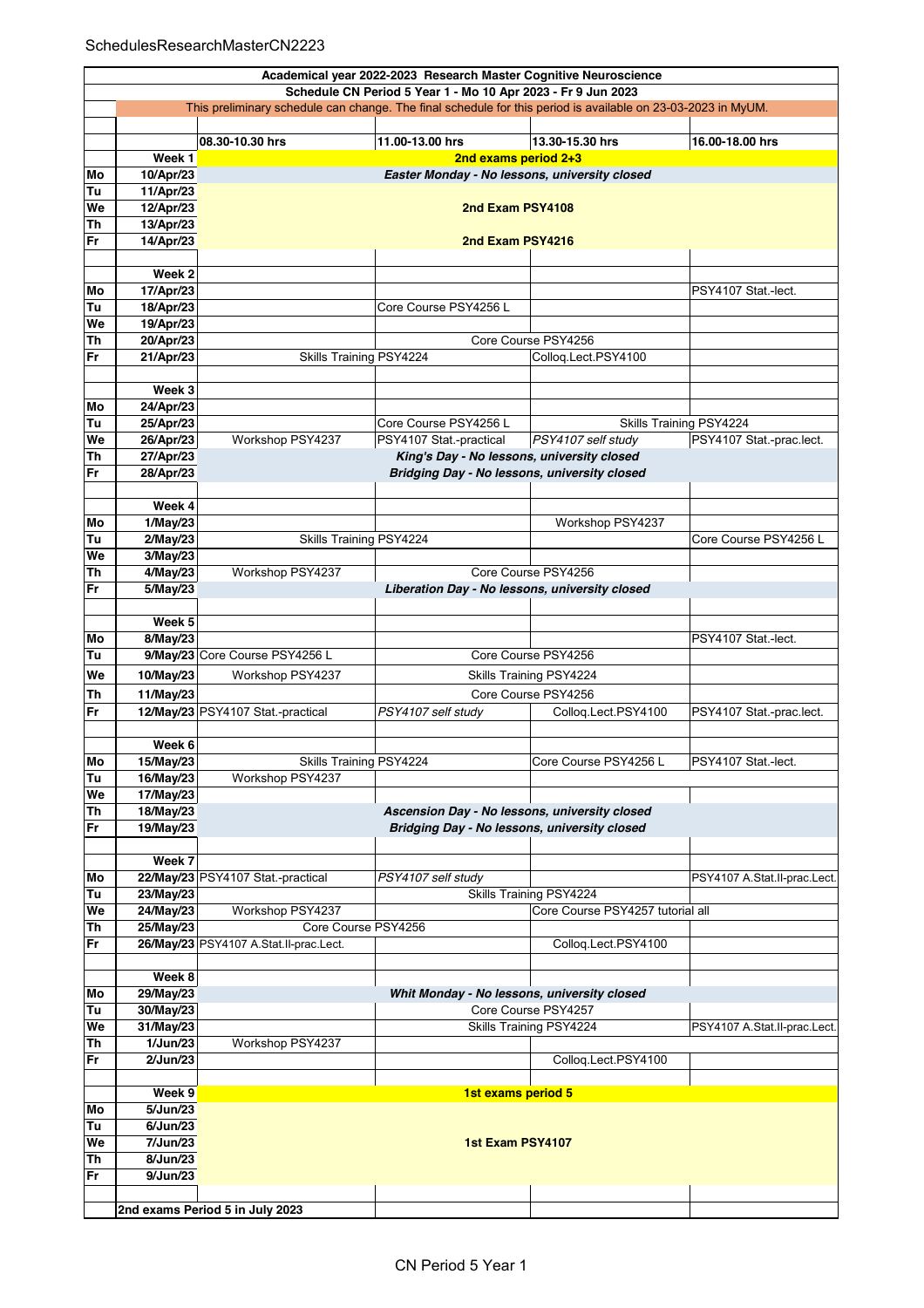## SchedulesResearchMasterCN2223

|           | Academical year 2022-2023 Research Master Cognitive Neuroscience                                             |                 |                     |                                            |                          |  |  |  |  |
|-----------|--------------------------------------------------------------------------------------------------------------|-----------------|---------------------|--------------------------------------------|--------------------------|--|--|--|--|
|           | Schedule CN Period 6 Year 1 - Mo 12 Jun 2023 - Fr 14 Jul 2023                                                |                 |                     |                                            |                          |  |  |  |  |
|           | This preliminary schedule can change. The final schedule for this period is available on 25-05-2023 in MyUM. |                 |                     |                                            |                          |  |  |  |  |
|           |                                                                                                              |                 |                     |                                            |                          |  |  |  |  |
|           |                                                                                                              | 08.30-10.30 hrs | 11.00-13.00 hrs     | 13.30-15.30 hrs                            | 16.00-18.00 hrs          |  |  |  |  |
|           | Week 1                                                                                                       |                 |                     |                                            |                          |  |  |  |  |
| Mo        | $12$ /Jun/23                                                                                                 |                 |                     |                                            | Reserved for infosession |  |  |  |  |
| Tu        | 13/Jun/23                                                                                                    |                 | Core Course PSY4257 |                                            | Workshop PSY4114 L       |  |  |  |  |
| We        | 14/Jun/23                                                                                                    |                 |                     |                                            | Workshop PSY4112         |  |  |  |  |
| Th        | 15/Jun/23                                                                                                    |                 | Core Course PSY4257 |                                            |                          |  |  |  |  |
| Fr        | 16/Jun/23                                                                                                    |                 |                     |                                            | Workshop PSY4112         |  |  |  |  |
|           |                                                                                                              |                 |                     |                                            |                          |  |  |  |  |
|           | Week 2                                                                                                       |                 |                     |                                            |                          |  |  |  |  |
| Mo        | 19/Jun/23                                                                                                    |                 | Core Course PSY4257 |                                            |                          |  |  |  |  |
| Tu        | 20/Jun/23                                                                                                    |                 |                     |                                            |                          |  |  |  |  |
| We        | 21/Jun/23                                                                                                    |                 |                     |                                            |                          |  |  |  |  |
| <b>Th</b> | 22/Jun/23<br>Core Course PSY4257                                                                             |                 |                     |                                            |                          |  |  |  |  |
| Fr        | 23/Jun/23                                                                                                    |                 |                     | Colloq.Lect.PSY4100                        |                          |  |  |  |  |
|           |                                                                                                              |                 |                     |                                            |                          |  |  |  |  |
|           | Week 3                                                                                                       |                 |                     |                                            |                          |  |  |  |  |
| Mo        | 26/Jun/23                                                                                                    |                 | Core Course PSY4257 |                                            |                          |  |  |  |  |
| Tu        | 27/Jun/23                                                                                                    |                 |                     |                                            |                          |  |  |  |  |
| We        | 28/Jun/23                                                                                                    |                 |                     |                                            |                          |  |  |  |  |
| Th        | 29/Jun/23                                                                                                    |                 | Core Course PSY4257 |                                            |                          |  |  |  |  |
| Fr        | 30/Jun/23                                                                                                    |                 |                     |                                            |                          |  |  |  |  |
|           |                                                                                                              |                 |                     |                                            |                          |  |  |  |  |
|           | Week 4                                                                                                       |                 |                     | 1st exams period 6                         |                          |  |  |  |  |
| Mo        | 3/Jul/23                                                                                                     |                 |                     |                                            |                          |  |  |  |  |
| Tu        | 4/Jul/23                                                                                                     |                 |                     |                                            |                          |  |  |  |  |
| We        | 5/Jul/23                                                                                                     |                 |                     |                                            |                          |  |  |  |  |
| <b>Th</b> | 6/Jul/23                                                                                                     |                 |                     |                                            |                          |  |  |  |  |
| Fr        | 7/Jul/23                                                                                                     |                 |                     |                                            |                          |  |  |  |  |
|           |                                                                                                              |                 |                     |                                            |                          |  |  |  |  |
|           | Week 5<br>2nd exams period 4 and 5                                                                           |                 |                     |                                            |                          |  |  |  |  |
| Mo        | 10/Jul/23                                                                                                    |                 |                     | 2nd Exam PSY4215                           |                          |  |  |  |  |
| Tu        | 11/Jul/23                                                                                                    |                 | 2nd Exam PSY4255    |                                            |                          |  |  |  |  |
| We        | 12/Jul/23                                                                                                    |                 |                     |                                            |                          |  |  |  |  |
| <b>Th</b> | 13/Jul/23                                                                                                    |                 | 2nd Exam PSY4107    |                                            |                          |  |  |  |  |
| Fr        | 14/Jul/23                                                                                                    |                 |                     |                                            |                          |  |  |  |  |
|           |                                                                                                              |                 |                     |                                            |                          |  |  |  |  |
|           |                                                                                                              |                 |                     | 2nd exams period 6 in beginning of august? |                          |  |  |  |  |